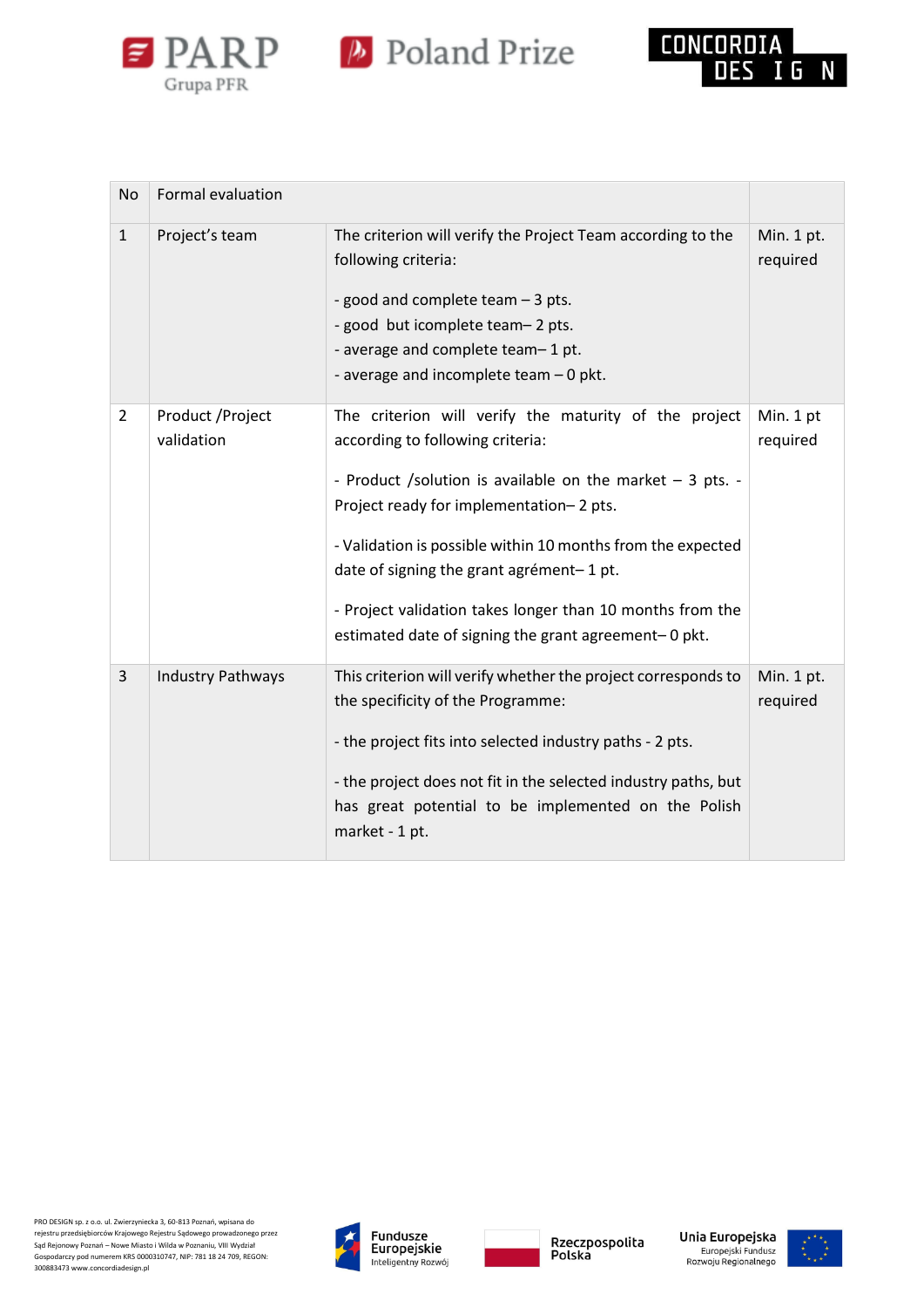

*P* Poland Prize



| No | Substantive assessment (Strategy selection) |                                                                                                                                                                                                                                                                                                                                                                                                                                                   |                         |
|----|---------------------------------------------|---------------------------------------------------------------------------------------------------------------------------------------------------------------------------------------------------------------------------------------------------------------------------------------------------------------------------------------------------------------------------------------------------------------------------------------------------|-------------------------|
| 1. | Technical feasibility of<br>the project     | The criterion will verify the technical feasibility of the<br>project, according to the following criteria:<br>a) technology maturity level<br>- low (TRL 1-4) - 1 pt.<br>- medium (TRL 5-7) - 2 pts.<br>- high (TRL 8-9) - 3 pts.                                                                                                                                                                                                                | Min. 2 pts<br>required  |
| 2. | Project profitability                       | The criterion will verify the assessment of profitability,<br>including the assessment of the basic financial model - the<br>criterion will assess the following aspects:<br>a) Does the project have users and generate revenues<br>- the product/solution already generates revenue - 3 pts.<br>- product/solution does not generate revenues but has<br>users - 2 pts.<br>- the product/solution is not yet available on the market -<br>1 pt. | Min. 1 pt.<br>required  |
| 3  | <b>Business Sense</b>                       | The criterion will assess:<br>a) degree of project response to unmet needs:<br>- high - 3 pts.<br>- medium - 2 pts<br>$-$ low $-$ 1 pt.<br>b) market saturation<br>- high - 1 pt.<br>- medium - 2 pts.<br>- small - 3 pts.                                                                                                                                                                                                                        | Min. 3 pts.<br>Required |







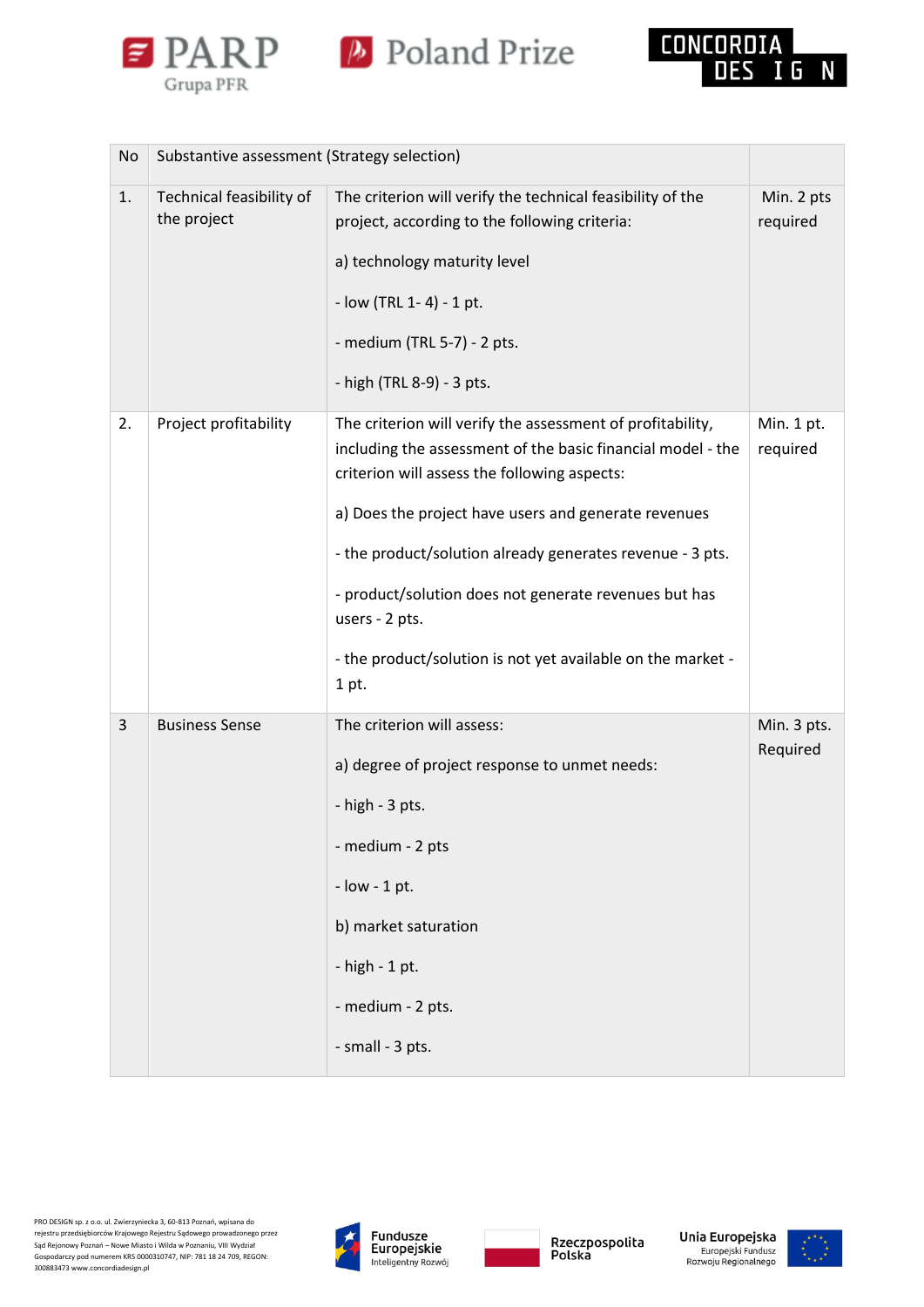





| 4  | Project's team        | The criterion will assess:                                                  | Min. 2 pts.<br>required |
|----|-----------------------|-----------------------------------------------------------------------------|-------------------------|
|    |                       | a) experience and qualifications<br>of the originators and team<br>members: |                         |
|    |                       | - good and complete team - 3<br>pts.                                        |                         |
|    |                       | - good but incomplete team - 2<br>pts.                                      |                         |
|    |                       | - average and complete team - 1<br>pt.                                      |                         |
|    |                       | - average and incomplete team -<br>0 pts.                                   |                         |
|    |                       | b) time commitment of the<br>team:                                          |                         |
|    |                       | - at least two originators declare<br>full-time commitment - 2 pts.         |                         |
|    |                       | - at least one originator declares<br>full-time engagement - 1 pt.          |                         |
|    |                       | - none of the above - 0 pts.                                                |                         |
| 5. | Innovation / business | The criterion will asses:                                                   | Min. 1 pt.              |
|    | risk                  | a) the level of innovation and the business risk of the<br>project          | required                |
|    |                       | - breakthrough / high - 1                                                   |                         |
|    |                       | - breakthrough / medium - 2                                                 |                         |
|    |                       | - breakthrough / low - 3                                                    |                         |
|    |                       | - improving / high - 0                                                      |                         |
|    |                       | - improving / medium - 1                                                    |                         |
|    |                       | - improving / low - 2                                                       |                         |
|    |                       | - imitating - 0                                                             |                         |
|    |                       |                                                                             |                         |